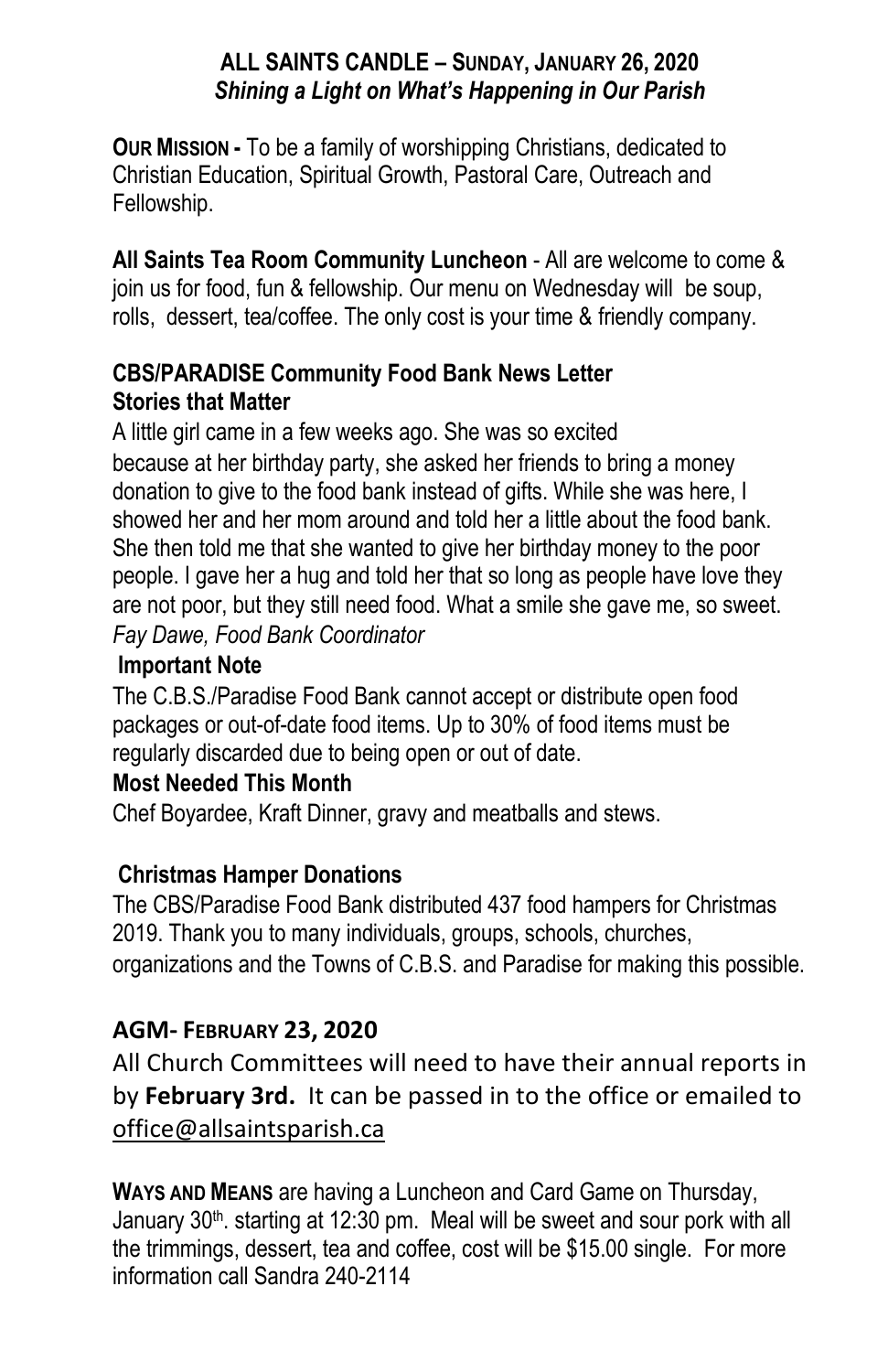**GOSPEL HYMN SING** will be held tonight, January 26th. at **8pm** instead of 7pm (For this month only) Invited guests are Bill and Derek Butt plus our house band Saints Alive. Come along and bring a friend for a fun night of Gospel Music and Fellowship. Free Will Offering at the door. For more information call Sandra 240-2114

**ACW** of All Saints Parish, Foxtrap are hosting a Valentine Luncheon on Thursday, February  $13<sup>th</sup>$ . starting at 12:30pm. Meal will be Shake & Bake Chicken Legs with all the trimmings, dessert, tea/coffee. Cost is \$15 single. Tickets can be obtained at the door. For further information, please call Barb 834-4795

**THE QUEEN'S COLLEGE APPEAL** is scheduled for February 09, 2020 in the three Anglican Diocese in Newfoundland and Labrador. Queen's College has provided for education and training for Anglican clergy since 1841. Queen's is adjusting to the current and future needs for education and training for ordained and non-ordained leaders in the Church. Your financial support of Queen's College Appeal will go directly to work that is being done to ensure programs offered through Queen's College meet the needs of the modern Church. Envelopes are available in all churches. You can also donate online a[t https://www.canadahelps.org/dn/16498](https://www.canadahelps.org/dn/16498) . Thank you for your support.

## **CHRISTMAS MEMORIALS**

- **Isaac & Bessie Porter, William & Bertha Porter, Edmund & Elizabeth Rideout, Baby Violet Ruth Rideout, Dawson & Lillian Clarke, Gordon & Sylvia Whitty, Graham & Shirley Jackson, & Carol Porter** by: Harvey & Marie Porter
- **Departed Brothers & Sisters** by: Ruby Lodge # 239 LOBA

## **MEMORIAM-GENERAL FUND**

- In loving memory of **Cliff Bishop** ( remembering his death January 14, 2019 in BC) by: Mom
- In loving memory of **Samuel Bishop** (remembering his death January 24, 2016 by: wife-Julia
- In loving memory of **Judy Newhook** (remembering her birthday January 8th ) by: Alf, Stephanie, & Paula
- **Chesley Batten** (remembering his birthday January 16th) by: Sandra & Graham Taylor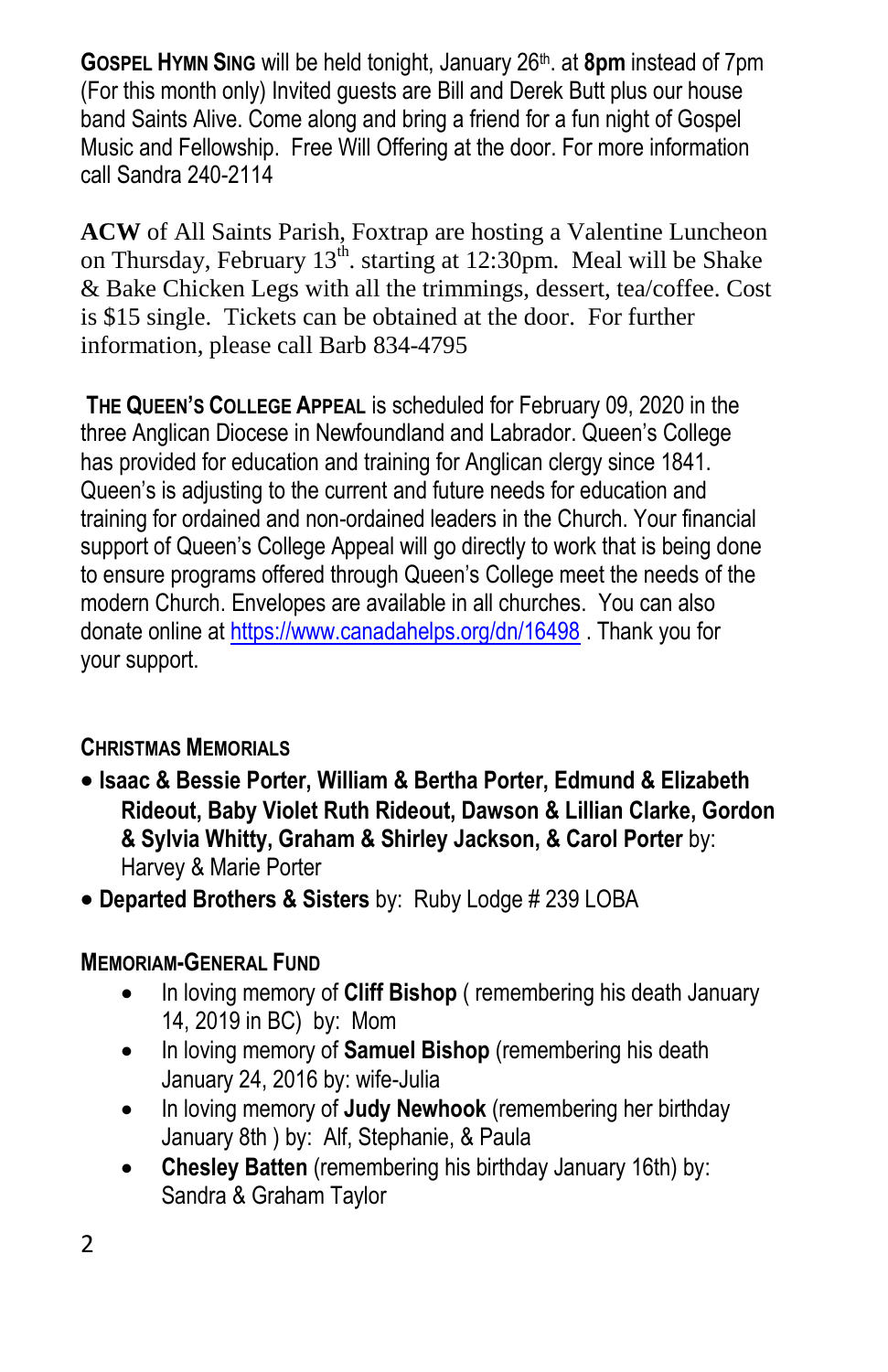# **Please join us for the launch of our**

# **Inclusive Youth Ministry Gathering**

## Asperger's

*Anxiety Autism ADHD* SPECIAL NEEDS Down Syndrome Learning Difference

**This gathering will be focused on:**

- **a short Bible related story**
- **a fun activity related to the story**
	- **snack time and fellowship**

**Sunday, January 26th , 2020 at 6:30 p.m. at All Saints Parish Hall, Lower Level 419 Conception Bay Highway**

**For more information please contact Joanne @ joannesimfukwe@gmail.com or 682-8103**